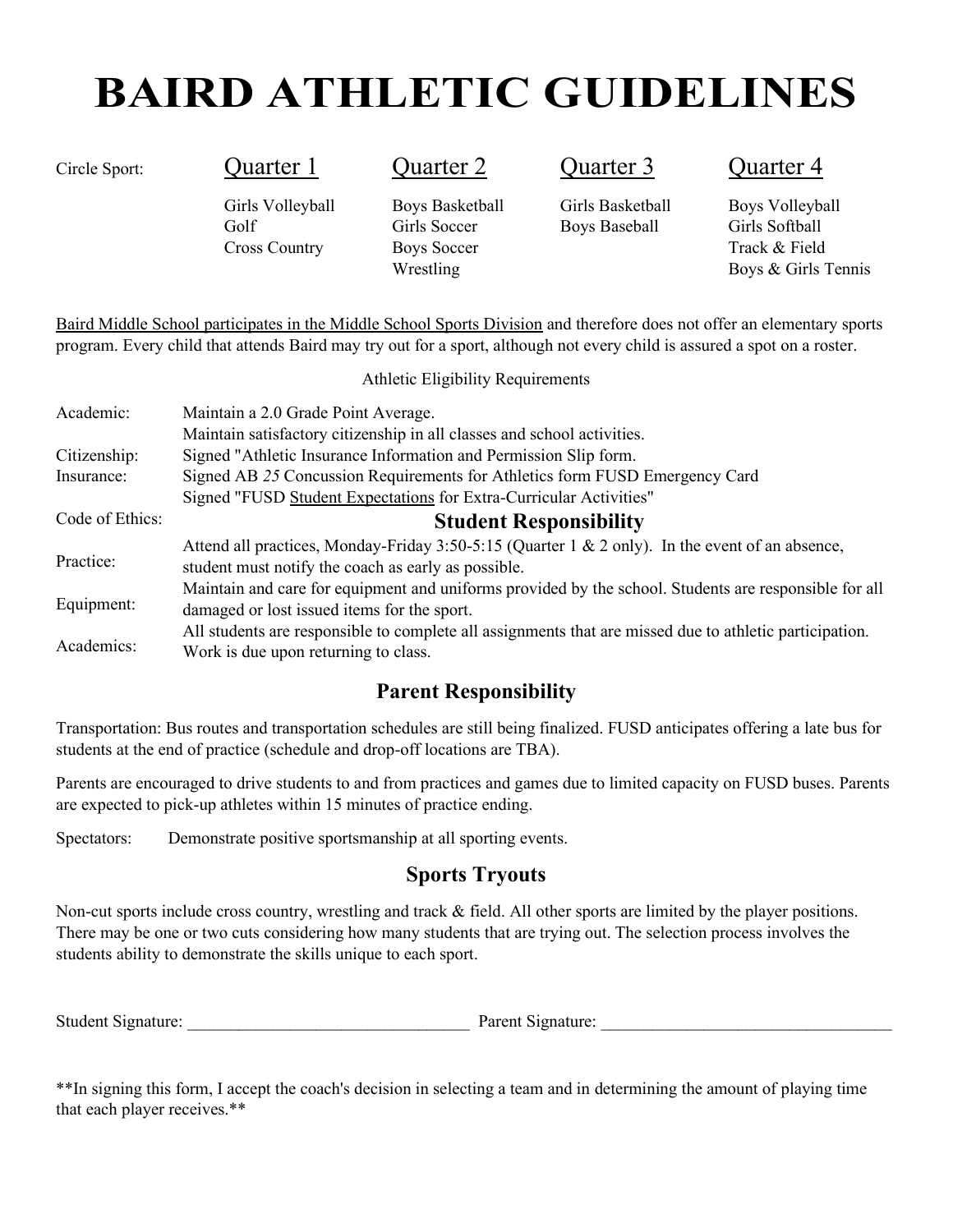## **EXTRACURRICULAR ACTIVITIES STUDENT PARTICIPATION CONSENT AND WAIVER-RELEASE FORM**

In giving my permission for my Student to participate in the Activity (identified below), I, for myself, my heirs, personal representatives or assigns, do hereby release, waive, discharge, and covenant not to sue the Fresno Unified School District, its Governing Board of Trustees, officers, employees, and agents for liability based on any and all claims including, but not limited to, for personal injury, bodily injury, property damage or wrongful death occurring to my Student arising in any way whatsoever as a result of engaging in the Activity or any incidental activities wherever or however the same may occur and from whatever period said activities may continue.

I understand that my Student has been advised of all safety rules pertaining to the Activity and the use of protective equipment, if any, by participants. I fully understand that participants are to abide by all rules governing conduct during the Activity and that reasonable efforts are made to avoid the potential for accidents and injuries.

I acknowledge that participants will engage in various physical and practical training, competitive athletics, or interactions with others involving a variety of indoor and outdoor environments, physical interactions, physical contact, and other mobile activities. The specific risks vary from one activity to another, but the risks range from, for example: 1) minor injuries such as scratches, bruises, and sprains, 2) major injuries such as fractures, dislocations, back injuries, heart attacks, heat stress, and concussions, 3) injury, illness, or death due to being exposed to or infected by contagious diseases, including COVID-19, and 4) catastrophic injuries including paralysis and death. I know and appreciate that these and other risks are inherent to the Activity in which my Student will engage and/or to the environment where interactions will occur.

If they are sued by a third party, I agree to indemnify and hold harmless the Fresno Unified School District, its Governing Board of Trustees, officers, employees and agents from any and all claims, actions, suits, procedures, costs, expenses, damages and liabilities, including attorney's fees brought against them as a result of my Student's participation in the Activity indicated. I further agree that this document is intended to be as broad and inclusive as is permitted by the laws of the State of California and that if any portion is found not to be valid, I agree that the remaining provisions shall continue in full legal force and effect.

Those signing below also knowingly, voluntarily, and expressly assume all risks of personal injury, bodily injury, property damage or wrongful death occurring to the Student arising in any way whatsoever as a result of engaging in the Activity indicated or any incidental activities wherever or however they may occur and for whatever period the activities may continue.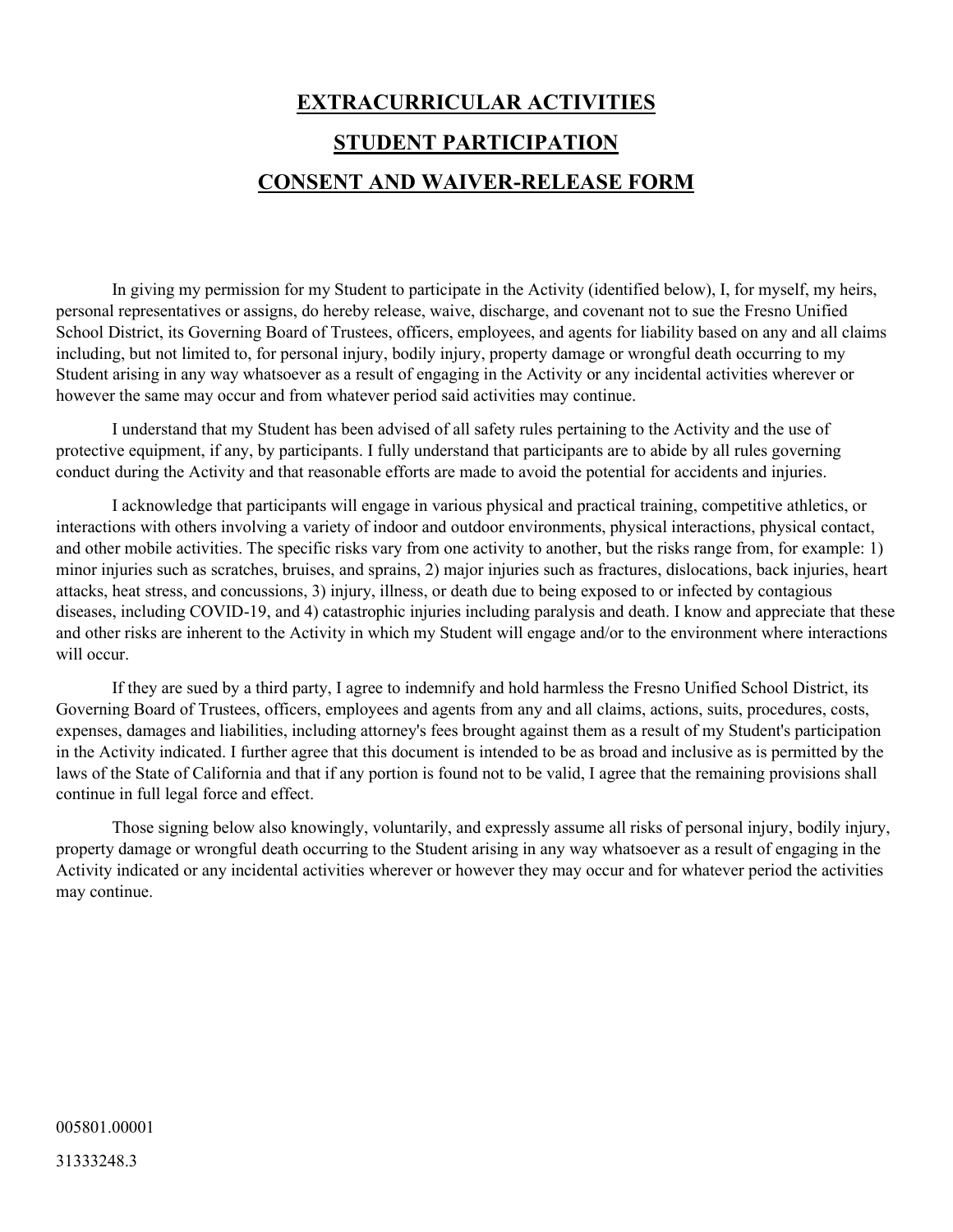I have read this wavier of liability, assumption of risk, and indemnity agreement, fully understand its terms, and understand that I am giving up substantial rights, including my right to sue. I am signing this document freely and voluntarily, and by my signature below am completely releasing liability to the greatest extent allowed by law.

| <b>Student Name:</b>       | Activity:                |
|----------------------------|--------------------------|
| Student Signature:         | Date:                    |
| Parent/Guardian Name:      | Relationship to Student: |
| Parent/Guardian Signature: | Date:                    |

### **AUTHORIZATION FOR EMERGENCY MEDICAL TREATMENT**

In the event my student should require emergency medical attention due to illness or injury, I consent to any transportation, x-ray, examination, anesthetic, medical, dental, or surgical diagnosis or treatment and hospital care deemed necessary by health care professionals for the safety and welfare of my student. I further understand that, as parent/ guardian of student, I will be responsible for any and all resulting and related expenses.

| Parent/Guardian Signature: | Jate |  |
|----------------------------|------|--|
|                            |      |  |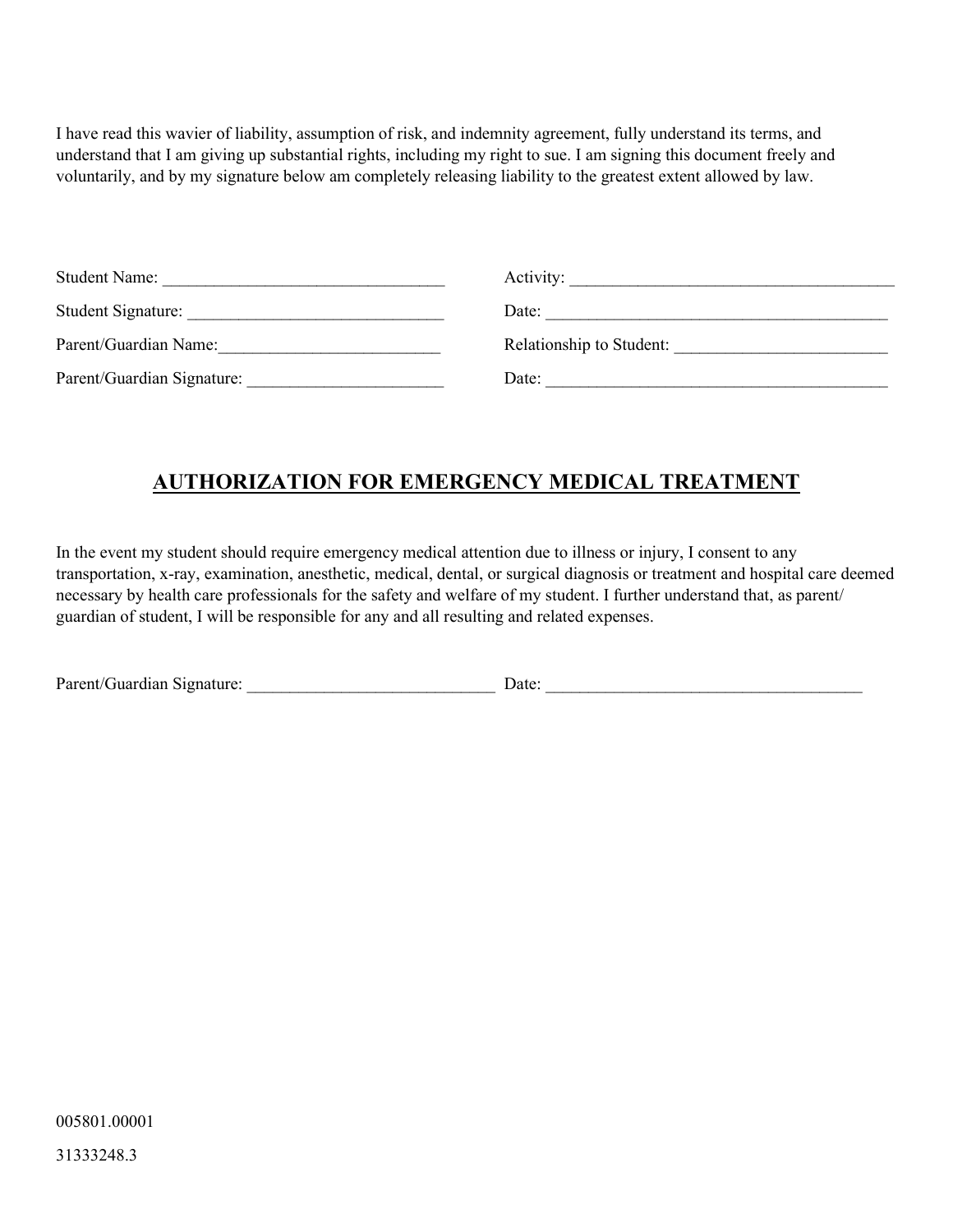

### **Return of Middle School Athletic Competition**

#### *What athletes and parents need to know:*

COVID-19 continues to pose a severe risk to communities and requires all people in California to follow recommended precautions. This guidance provides direction on outdoor middle school (MS) athletics only. Based on current guidance from the California Department of Public Health (CDPH) and California Interscholastic Federation (CIF), at this time, indoor athletics and activities are not permitted. **The status of return-to-competition is subject to change at any time given the level of C0VID-19 transmission in California.**

#### Outdoor Sports - General Requirements

The following requirements must be adhered to at all times:

All coaches, athletes and spectators must abide by the Fresno Unified School District Self Health-Screening Tool prior to leaving home for practice or competition. If coaches, athletes or spectators have any symptoms they should remain home and not report to school, or the practice/competition field.

Below are the COVID-19 Self Screening Steps that Athletic Directors and Coaches are taking to ensure that all students are safe. Please ensure that all athletes are using the self-screening tool daily before coming to practice.

o Site is tracking the students' coming onto campus for practice, by team.

o Athlete is verbally asked the 3 screening questions, or Athlete confirms they did the self-screening at home.

o Your child's school site is keeping record of those athletes who are coming onto campus.

- Face coverings are worn by participants during activity, but are not required during heavy exertion.
- Face coverings to be worn during non-activity and physical distancing honored when masks are not worn (e.g., on the sidelines, dugout, pool deck, bench, coming/leaving).
- Face coverings to be worn by coaches, support staff and observers at all times and in compliance with the CDPH Guidance for the Use of Face Coverings.
- No sharing of drink bottles or other personal items
- Mixing with other households prior to and post any practice or competition must strictly adhere to current gathering guidance. Associated indoor activities for the team (e.g., dinners, film study) are prohibited.
- Teams must not participate in out-of-state games and tournaments

#### **Observers**

Observation of youth sports (age 18 years and under) is limited to 4 (four) immediate household members only. Please maintain physical distancing. Observers shall be at least 6 feet from non-household members. Observers will be verbally asked the 3 screening questions upon arrival to the site.

#### **Competition:**

Teams are limited to only play teams in Fresno County. Playing teams from outside counties requires special permission and agreement from both county's departments of public health. Only one competition, per team, per day maximum to be played.

#### **Transportation**

Bus transportation will be provided for teams. Due to physical distancing requirements, bus capacities will be reduced. Masks are required on buses at all times.

Parents who are interested in driving their own student athlete in accordance with California state law should complete the proper district permissions. Please connect with your student athlete's athletic director for the appropriate documentation.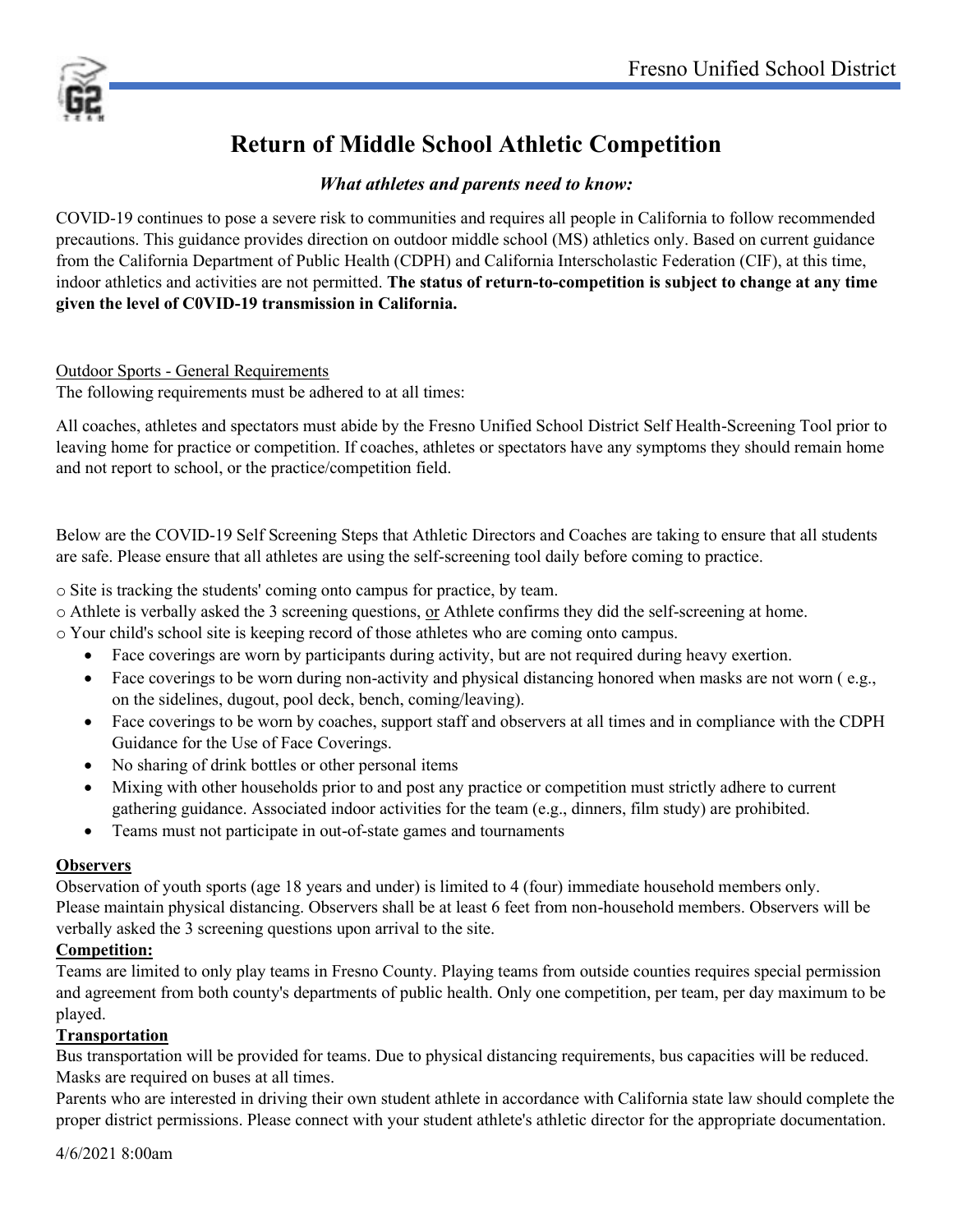#### FRESNO UNIFIED SCHOOL DISTRICT

#### ATHLETIC INSURANCE INFORMATION AND PERMISSION SLIP MIDDLE SCHOOL SPORTS

In order for your son/daughter to participate in athletics, he/she must be covered for the following:

#### **MEDICAL AND HOSPITAL INSURANCE FOR AT LEAST \$1500.00**

Please indicate below which of the insurance plans available through the school you wish to purchase and fill out the attached insurance envelope. If you have your own insurance, fill in #2.

1. All Interscholastic Sports (Tackle Football Excluded)

|    |                            |                                 | Low                                     | Mid                 | High                |                    |
|----|----------------------------|---------------------------------|-----------------------------------------|---------------------|---------------------|--------------------|
|    |                            | <b>School Hours</b><br>24 Hours | \$14.00<br>\$82.00                      | \$28.00<br>\$105.00 | \$43.00<br>\$210.00 |                    |
| 2. | Own Insurance:<br>Medical  |                                 |                                         |                     |                     |                    |
|    |                            |                                 | Company Name and group or Policy Number |                     |                     |                    |
|    | I as parent or guardian of |                                 |                                         | a student at        |                     | Middle School give |

I, as parent or guardian of **EXECUTE 2008**, a student at **Alternative Community Community** and Middle School give my permission for him/her to participate in the following activities:

I hereby acknowledge that I have been informed that pursuant to the provisions of Education Code Sections 32220-24, et.al. amended by the 1981 State Legislature, the governing boards of the various school districts shall NOT require that each member of an athletic team have \$1500.00 for accidental death. At least \$1500 hospital coverage arising while such members are engaged in, or preparing for, an athletic event promoted under the sponsorship or arrangements for the educational institution or a student body organization IS required.

It is my understanding that my child must be protected by insurance in order to participate as a member of an athletic team. It is further my understanding that I may purchase, through the school, a special insurance policy for football and a special student accident policy which will protect my child for all other sports under the provisions of the law, but that in lieu of purchasing a special insurance policy I, as parent or guardian, may provide insurance for my child.

This is to certify that my child is protected under insurance, and that I hereby agree to indemnify and hold the Fresno Unified School District harmless against responsibility for insurance coverage required under aforementioned legal sections.

PARENT/GUARDIAN SIGNATURE:  $\Box$ 

#### **INFORMED CONSENT**

There have been many improvements in coaching techniques and the National Rules Federation reviews game rules annually to make appropriate changes for the athlete's safety. Advances in Sports Medicine in recent years also contribute to that end. It is the utmost importance to you, the player, to know the rules and play within the spirit of those rules for your own safety.

It is also important, however, for the player and the parents to realize that injuries can occur and occasionally they can be catastrophic. Catastrophic means permanent, serious injury such as paralysis-partial or total, and even death. It is possible for this to happen to you and it is important for you to fully understand this before participating in this sport.

#### I HAVE READ THE ABOVE STATEMENT AND FULLY UNDERSTAND ITS IMPLICATIONS. AS A PARENT/GURARDIAN, I ALSO GIVE MY PERMISSION TO TRANSPORT MY SON/DAUGHTER TO ATHLETIC CONTESTS ON DISTRICT APPROVED TRANSPORTATION.

| I-PARENT/GUARDIAN SIGNATURE:- | DATE: |
|-------------------------------|-------|
| <b>I-STUDENT SIGNATURE:</b>   | DATE: |

### DO NOT MAIL THIS FORM - INTERNAL DOCUMENT - TO BE KEPT ON FILE AT SCHOOL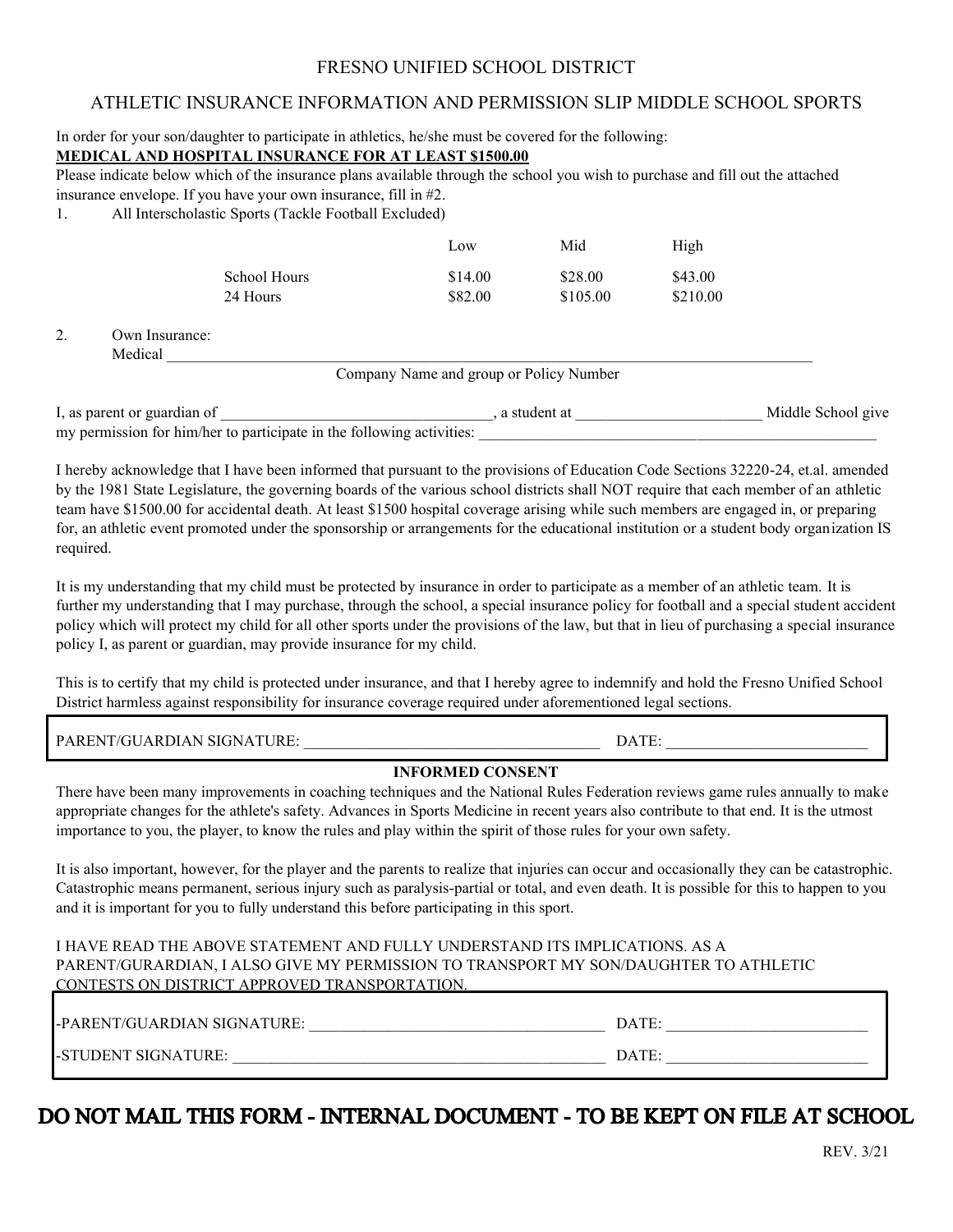### California Interscholastic Federation Central Section 134 S. Villa Porterville, CA 93257 Phone (559) 781-7586 Fax (559) 781-7033

### ETHICS IN SPORTS

#### **I. Policy Statement**

The Central Section, CIF is committed to the exhibition of sportsmanlike and ethical behaviors in and around all athletic contests. All contests must be safe, courteous, fair, controlled and orderly for all athletes and fans alike.

It is the intent of the CIF that violence, in any form, not be tolerated. In order to enforce this policy, the Central Section has established rules and regulations which set forth the manner of enforcement of this policy and the penalties incurred when violation of the policy occurs. The rules and regulations shall focus upon the responsibility of the coach to teach and demand high standards of conduct and to enforce the rules and regulations set forth by CIF.

The Central Section requires the following Code of Ethics be issued each year and requires signing by student athletes, parent/guardian and coaches prior to participation as a guide to govern their behavior.

#### **II. Code of Ethics**

- A. To emphasize the proper ideas of sportsmanship, ethical conduct and fair play.
- B. To eliminate all possibilities which tend to destroy the best values of the game.
- C. To stress the values derived from playing the game fairly.
- D. To show cordial courtesy to visiting teams and officials.
- E. To establish a happy relationship between visitors and host.
- F. To respect the integrity and judgment of sports officials.
- G. To achieve a thorough understanding and acceptance of the rules of the game and the standards of eligibility.
- H. To encourage leadership, use of initiative and good judgment by the players on a team.
- I. To recognize that the purpose of athletics is to promote the physical, mental, moral, social and emotional well-being of the individual players.
- J. To remember that an athletic contest is only a game, not a matter of life and death for a player.

I have read and I understand the Policy Statement, the Code of Ethics and the violations and Minim nm Penalties of the "Ethics in Sports" policy. I agree to abide by the related consequences while participation in interscholastic athletics, regardless of context, site or jurisdiction.

 $\mathcal{L}_\mathcal{L} = \mathcal{L}_\mathcal{L} = \mathcal{L}_\mathcal{L} = \mathcal{L}_\mathcal{L} = \mathcal{L}_\mathcal{L} = \mathcal{L}_\mathcal{L} = \mathcal{L}_\mathcal{L} = \mathcal{L}_\mathcal{L} = \mathcal{L}_\mathcal{L} = \mathcal{L}_\mathcal{L} = \mathcal{L}_\mathcal{L} = \mathcal{L}_\mathcal{L} = \mathcal{L}_\mathcal{L} = \mathcal{L}_\mathcal{L} = \mathcal{L}_\mathcal{L} = \mathcal{L}_\mathcal{L} = \mathcal{L}_\mathcal{L}$ 

#### **ATHLETE**

Student Signature Date Date Printed Name Date Date Date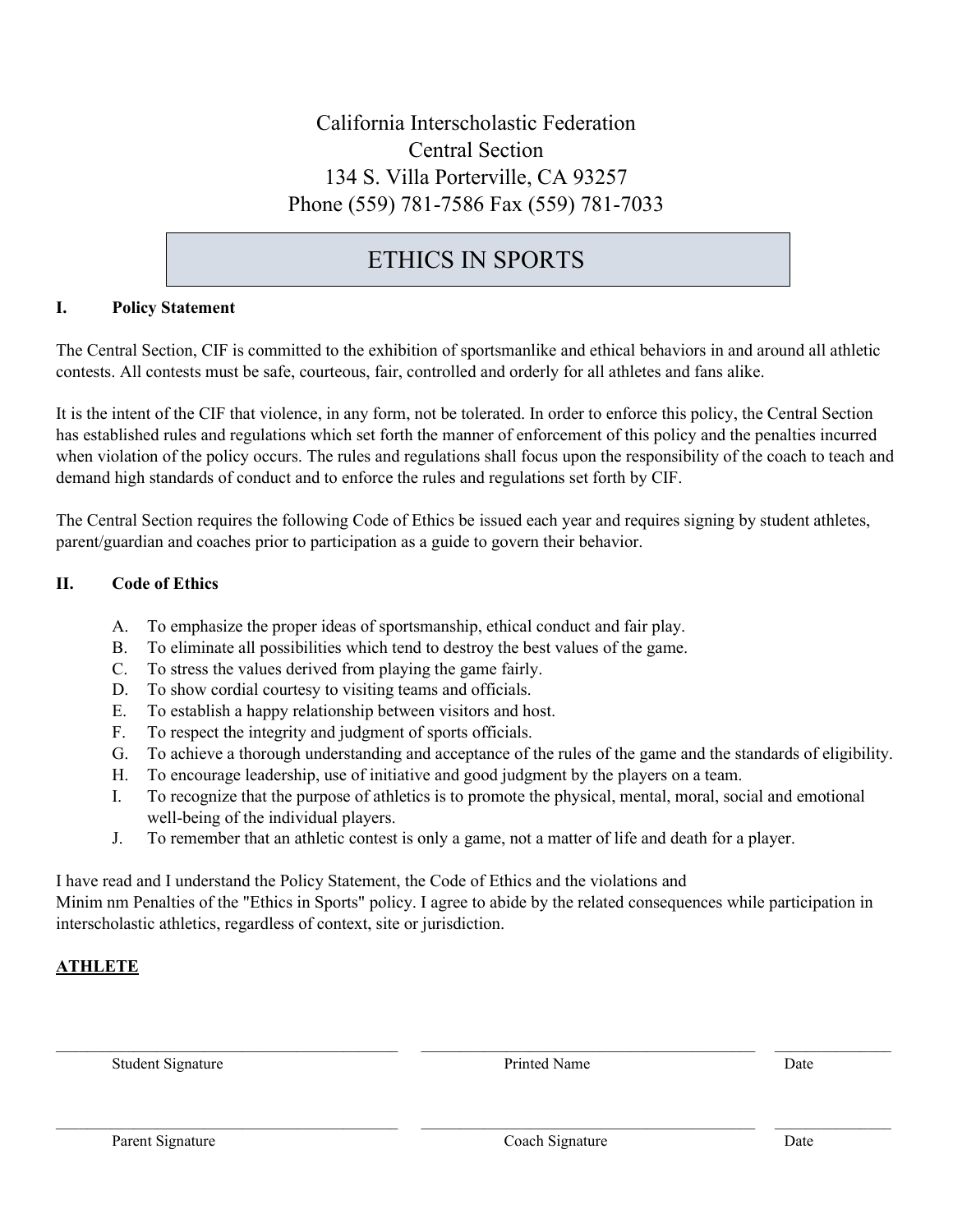### FRESNO UNIFIED SCHOOL DISTRICT STUDENT EXPECTATIONS FOR EXTRA-CURRJCULAR ACTMTIES INTERSCHOLASTIC ATHLETICS

It is a privilege to represent FUSD in your chosen field. The benefits from participating in extra-curricular and interscholastic activities are as important as your academic endeavors. Good character, sportsmanship, ethics, and integrity are priorities in our programs. Remember, you are constantly in the public eye; a leader of today; and a source of pride for family, friends, and the community.

- 1. Be courteous and have fun.
- 2. Always exercise self-control.
- 3. Players will not use abusive language.
- 4. Exemplify fairness and good sportsmanship.
- 5. Win with character, lose with dignity, and never quit.
- 6. Play hard, but play within the rules.
- 7. Respect officials and accept their decisions without gesture or argument.
- 8. Respect opponents. Taunting and baiting will not be tolerated.
- 9. Hazing and Bullying will not be tolerated.
- 10. Have good health habits and abide by the training rules.
- 11. The use of intoxicants, tobacco, illegal and non-prescription drugs, anabolic steroids or any substance to increase physical development or performance, or the sale of possession of them, will not be tolerated.
- 12. Students must comply with the Board of Education. Policies , District Regulations, the State Education Code, and rules and regulations established by the appropriate bodies of their activity.

#### **"GOOD THINGS HAPPEN TO GOOD PEOPLE"**

#### ENFORCEMENT OF EXPECTATIONS

- 1. Students who fail to comply with the expectations may be declared ineligible to participate in school activities by the administration.
- 2. Each school will establish an Appeal Review Panel and students may seek a hearing before this panel. The administration reserves the right to prohibit a student from participation in other school activities when deemed appropriate. Violations, which occur when a student is not under the supervision of the school, maybe considered for penalties.

| <b>Violation</b>                                                                     | <b>Penalties</b>                                                                         |
|--------------------------------------------------------------------------------------|------------------------------------------------------------------------------------------|
| 1. Not meeting student expectations                                                  | Conference                                                                               |
| 2. Not meeting student expectations                                                  | Probation                                                                                |
| 3. Minor violation-not suspended from school but not meeting<br>student expectations | Suspended from all activities 1-14 days                                                  |
| 4. Major violation-suspended from school                                             | Suspended from all activities 14 consecutive days and not<br>more than one calendar year |
| 5. Ejection from contest                                                             | Automatic suspension one contest                                                         |
| 6. Second ejection from contest during same season                                   | Auto matic suspension two contests                                                       |

#### **PHYSICAL ASSAULT**

Any student who physically assaults a game or event official shall be banned from interscholastic athletics for the remainder of the student's eligibility. A game or event official is defined as a referee, umpire, or any other official assigned to interpret or enforce rules of competition at an event or contest. A student may, after a lapse of 18 calendar months from the date of the incident, apply for reinstatement of eligibility to the State CIF Commissioner.

#### **PLEASE NOTE**

This agreement must be signed by BOTH the parent and student. I have read and understand all of the items in the Student Expectations.

| My residence and that of my son/daughter is: |       |
|----------------------------------------------|-------|
| PARENT/GUARDIAN SIGNATURE:                   | DATE: |
| STUDENT SIGNATURE:                           | DATE: |

**STUDENT EXPECTATIONS** REV. 8/06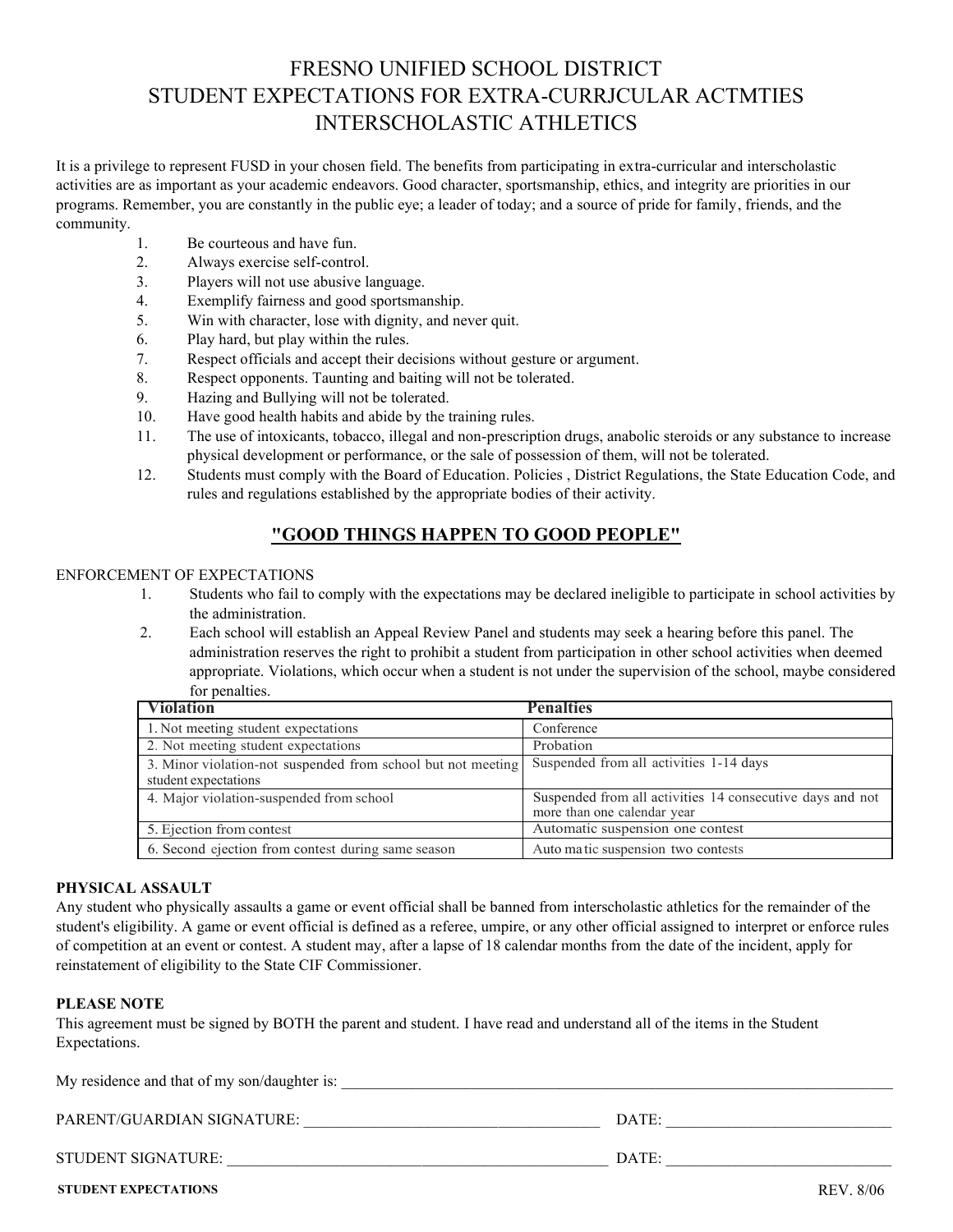#### Fresno Unified School District **Student Emergency Card**

| <b>COMPLETE BOTH SIDES OF THIS CARD</b>                                                                                                                                                                                                                                                                                                                                                                                                                                                                                                                                                                                                                                                                                                                                                                                                                                                   | otaucht Einergene) Caru                   |                                                                                                                                                                                                                                | Student ID:                                  | Grade: |
|-------------------------------------------------------------------------------------------------------------------------------------------------------------------------------------------------------------------------------------------------------------------------------------------------------------------------------------------------------------------------------------------------------------------------------------------------------------------------------------------------------------------------------------------------------------------------------------------------------------------------------------------------------------------------------------------------------------------------------------------------------------------------------------------------------------------------------------------------------------------------------------------|-------------------------------------------|--------------------------------------------------------------------------------------------------------------------------------------------------------------------------------------------------------------------------------|----------------------------------------------|--------|
| Student's Name:                                                                                                                                                                                                                                                                                                                                                                                                                                                                                                                                                                                                                                                                                                                                                                                                                                                                           |                                           |                                                                                                                                                                                                                                | Birthdate: __________ Male: ____ Female: ___ |        |
| Home Address: City: Cell Phone: Cell Phone: Cell Phone: City: City: City: City: City: City: City: City: City: City: City: City: City: City: City: City: City: City: City: City: City: City: City: City: City: City: City: City                                                                                                                                                                                                                                                                                                                                                                                                                                                                                                                                                                                                                                                            |                                           |                                                                                                                                                                                                                                |                                              |        |
|                                                                                                                                                                                                                                                                                                                                                                                                                                                                                                                                                                                                                                                                                                                                                                                                                                                                                           |                                           |                                                                                                                                                                                                                                |                                              |        |
| IN CASE OF ILLNESS OR ACCIDENT CONTACT:                                                                                                                                                                                                                                                                                                                                                                                                                                                                                                                                                                                                                                                                                                                                                                                                                                                   |                                           |                                                                                                                                                                                                                                |                                              |        |
|                                                                                                                                                                                                                                                                                                                                                                                                                                                                                                                                                                                                                                                                                                                                                                                                                                                                                           |                                           |                                                                                                                                                                                                                                |                                              |        |
|                                                                                                                                                                                                                                                                                                                                                                                                                                                                                                                                                                                                                                                                                                                                                                                                                                                                                           |                                           |                                                                                                                                                                                                                                |                                              |        |
|                                                                                                                                                                                                                                                                                                                                                                                                                                                                                                                                                                                                                                                                                                                                                                                                                                                                                           |                                           |                                                                                                                                                                                                                                |                                              |        |
| Place of Employment: $\frac{1}{2}$                                                                                                                                                                                                                                                                                                                                                                                                                                                                                                                                                                                                                                                                                                                                                                                                                                                        |                                           |                                                                                                                                                                                                                                |                                              |        |
|                                                                                                                                                                                                                                                                                                                                                                                                                                                                                                                                                                                                                                                                                                                                                                                                                                                                                           |                                           |                                                                                                                                                                                                                                |                                              |        |
|                                                                                                                                                                                                                                                                                                                                                                                                                                                                                                                                                                                                                                                                                                                                                                                                                                                                                           |                                           |                                                                                                                                                                                                                                |                                              |        |
|                                                                                                                                                                                                                                                                                                                                                                                                                                                                                                                                                                                                                                                                                                                                                                                                                                                                                           |                                           |                                                                                                                                                                                                                                |                                              |        |
|                                                                                                                                                                                                                                                                                                                                                                                                                                                                                                                                                                                                                                                                                                                                                                                                                                                                                           |                                           |                                                                                                                                                                                                                                |                                              |        |
| If an emergency should arise which requires immediate medical attention and we, as parent/guardian cannot be contacted, you are authorized to take<br>whatever steps are needed to protect the health of this child. _____Yes ______No<br>I understand that if an emergency medical or dental treatment is needed and the listed emergency contacts cannot be reached, 911 will be called. I<br>realize the school district cannot assume responsibility for the payment of medical fees or expenses incurred, including the cost of emergency<br>transportation. I understand and agree that the District, its officers, and its employees assume no liability of any nature in relation to the emergency<br>transportation of my child. I also agree that the principal/designee may transport my child between school and home when, in his/her discretion, it is<br>deemed necessary. |                                           |                                                                                                                                                                                                                                |                                              |        |
|                                                                                                                                                                                                                                                                                                                                                                                                                                                                                                                                                                                                                                                                                                                                                                                                                                                                                           |                                           |                                                                                                                                                                                                                                | Date: $\qquad \qquad$                        |        |
| 3S6D0P6131220W<br>Rev. 4/8/14                                                                                                                                                                                                                                                                                                                                                                                                                                                                                                                                                                                                                                                                                                                                                                                                                                                             |                                           |                                                                                                                                                                                                                                |                                              |        |
| My child has the following health condition (s) that may affect him/her in school. Please check all that apply to this student.<br>Vision: glasses/contacts<br>_Heart Condition<br>Hearing: lose/aid<br>$A$ sthma<br>$\overline{\phantom{0}}$<br>Other health conditions, please explain:                                                                                                                                                                                                                                                                                                                                                                                                                                                                                                                                                                                                 | MEDICAL INFORMATION<br>Cancer<br>Diabetes | Leukemia<br>Seizures                                                                                                                                                                                                           |                                              |        |
|                                                                                                                                                                                                                                                                                                                                                                                                                                                                                                                                                                                                                                                                                                                                                                                                                                                                                           |                                           | Health Insurance: New York Changes and Security and Security and Security and Security and Security and Security and Security and Security and Security and Security and Security and Security and Security and Security and S |                                              |        |
| The parent/guardian of any public school student on a continuing medication regimen shall inform the school nurse or principal/designee of the<br>medication being taken, dosage, time schedule and name of prescribing physician. If medication is necessary, a written statement from a physician<br>and parent authorization (signature) is required. Ca. ED. CODE 49423                                                                                                                                                                                                                                                                                                                                                                                                                                                                                                               |                                           |                                                                                                                                                                                                                                |                                              |        |
|                                                                                                                                                                                                                                                                                                                                                                                                                                                                                                                                                                                                                                                                                                                                                                                                                                                                                           |                                           |                                                                                                                                                                                                                                |                                              |        |
|                                                                                                                                                                                                                                                                                                                                                                                                                                                                                                                                                                                                                                                                                                                                                                                                                                                                                           |                                           | $\begin{tabular}{ c c } \hline \textbf{Dosage:}\footnotesize \textcolor{blue}{\textbf{2.1}}\end{tabular}$<br>Phone #:                                                                                                          |                                              |        |
| EMERGENCY/CRISIS COMMUNCIATION:                                                                                                                                                                                                                                                                                                                                                                                                                                                                                                                                                                                                                                                                                                                                                                                                                                                           |                                           |                                                                                                                                                                                                                                |                                              |        |
| In case of a DECLARED EMERGENCY by the Superintendent during school hours, all students will be required to remain at school or at an<br>alternate safe site under the supervision of District personnel until a safe dismissal or until an authorized adult picks up the student. Fresno Unified                                                                                                                                                                                                                                                                                                                                                                                                                                                                                                                                                                                         |                                           |                                                                                                                                                                                                                                |                                              |        |

has instituted an automated telephone system that will enable school/district personnel to notify all parents and legal guardians within minutes of an emergency or unplanned event that causes early dismissal or school cancellation.

Fresno Unified provides communication in English and other primary languages. Please circle which language you would prefer to receive communication from school/district. **English Spanish Hmong**